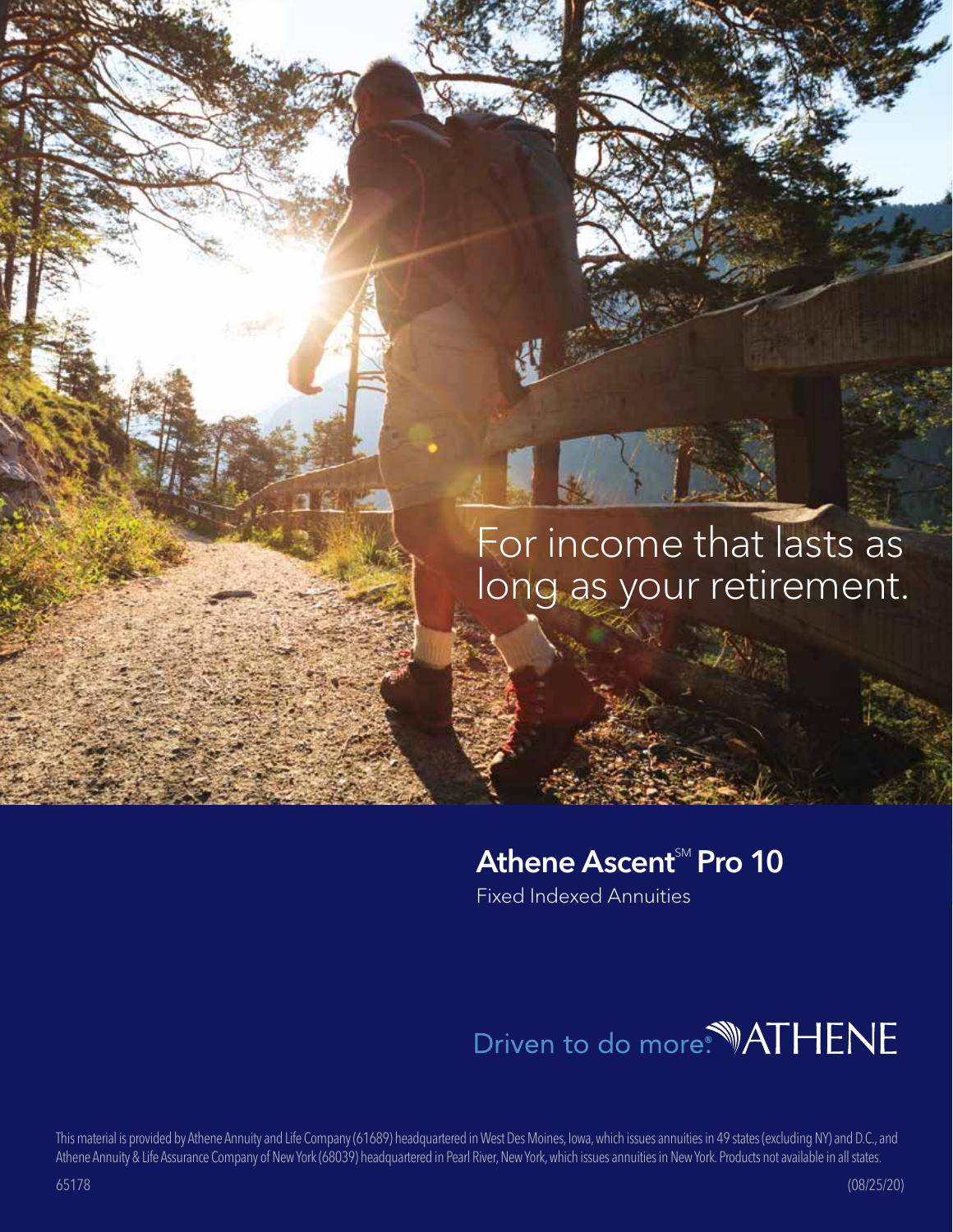## Athene — a different kind of company.

At Athene Annuity and Life Company, a subsidiary of Athene Holding Ltd., we know that unconventional times demand unconventional thinking. We're driven to deliver innovative solutions that help you outperform in our increasingly complex financial world.

## A leader in annuities.

The Athene group of companies embodies strength and stability, now and in the future. Our drive, discipline and confidence can help you achieve more.



A.M. Best 3rd highest of 16 S&P 6th highest of 21 Fitch 6th highest of 19

Please refer to back page for footnotes.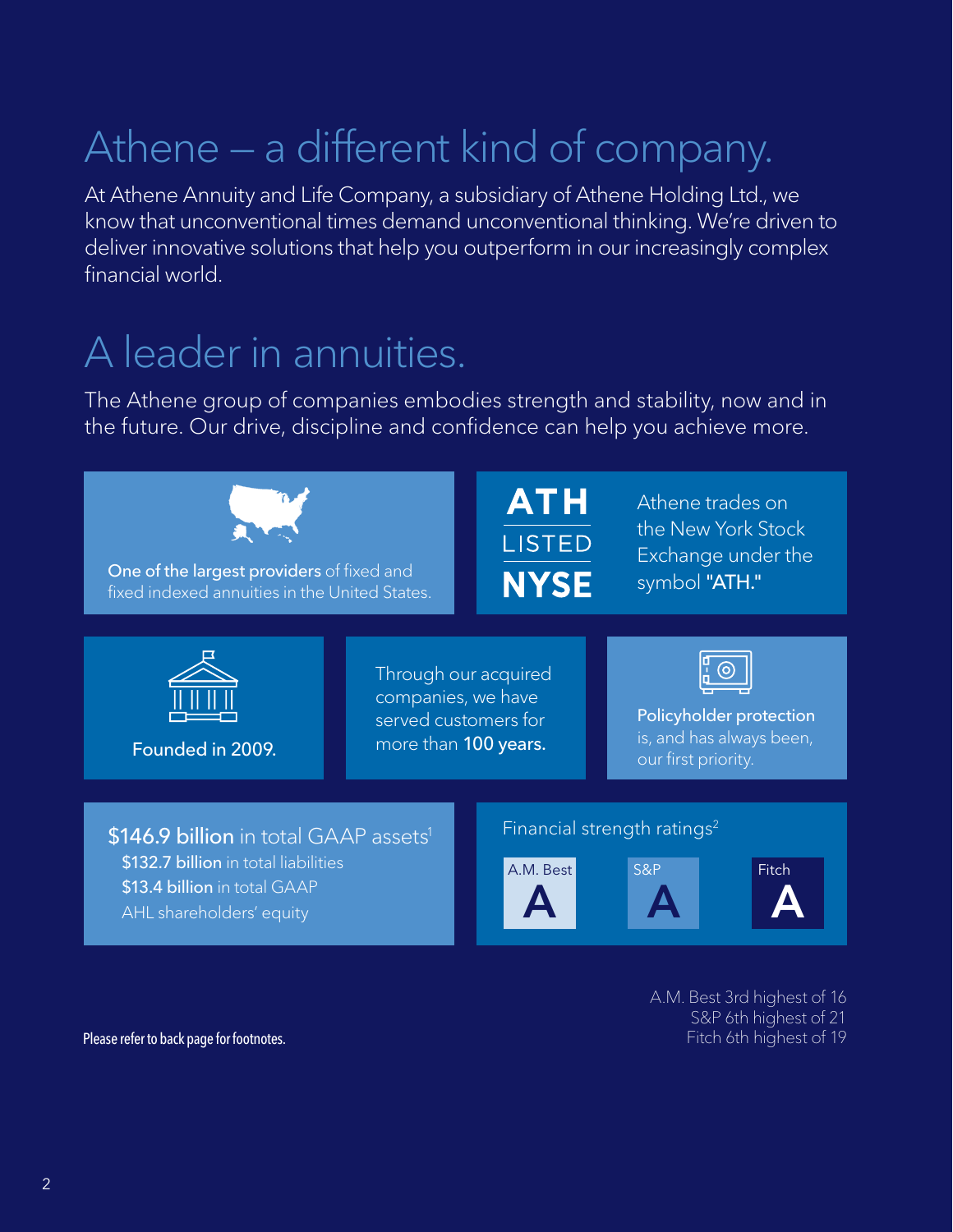

# Why choose an annuity?

Annuities provide insurance against the risk that you'll outlive your money after you retire. They give you the potential to grow your savings and create a guaranteed income stream to last a lifetime.

### Athene Ascent Pro can help you reach your retirement goals.

#### Guaranteed income

The built-in Ascent Income Rider allows you to create a guaranteed stream of income that can last as long as your retirement. The amount you receive can increase the longer you wait to start income payments.

#### Growth potential

Pursue additional growth with Interest Credits that are based in part on the performance of an external market index.

#### Protection from downside market risk

Your money is not directly exposed to the risks of the stock market or individual stocks.

#### Tax deferral

Annuities provide the advantage of tax-deferred interest accumulation. You don't pay taxes on any growth until you withdraw money.<sup>1</sup>

#### A death benefit

Your annuity can offer your loved ones a quick source of funds to settle matters after your death. Your beneficiary is guaranteed your annuity's full Accumulated Value or Minimum Guaranteed Contract Value, whichever is greater.2

<sup>1</sup> Under current tax law, the Internal Revenue Code already provides tax deferral to qualified money, so there is no additional tax benefit obtained by funding an IRA with an annuity. Consider the other benefits provided by an annuity, such as lifetime income and a Death Benefit.

<sup>2</sup> If death occurs after annuitization, payments will be consistent with the Settlement Option selected. Taxes may apply.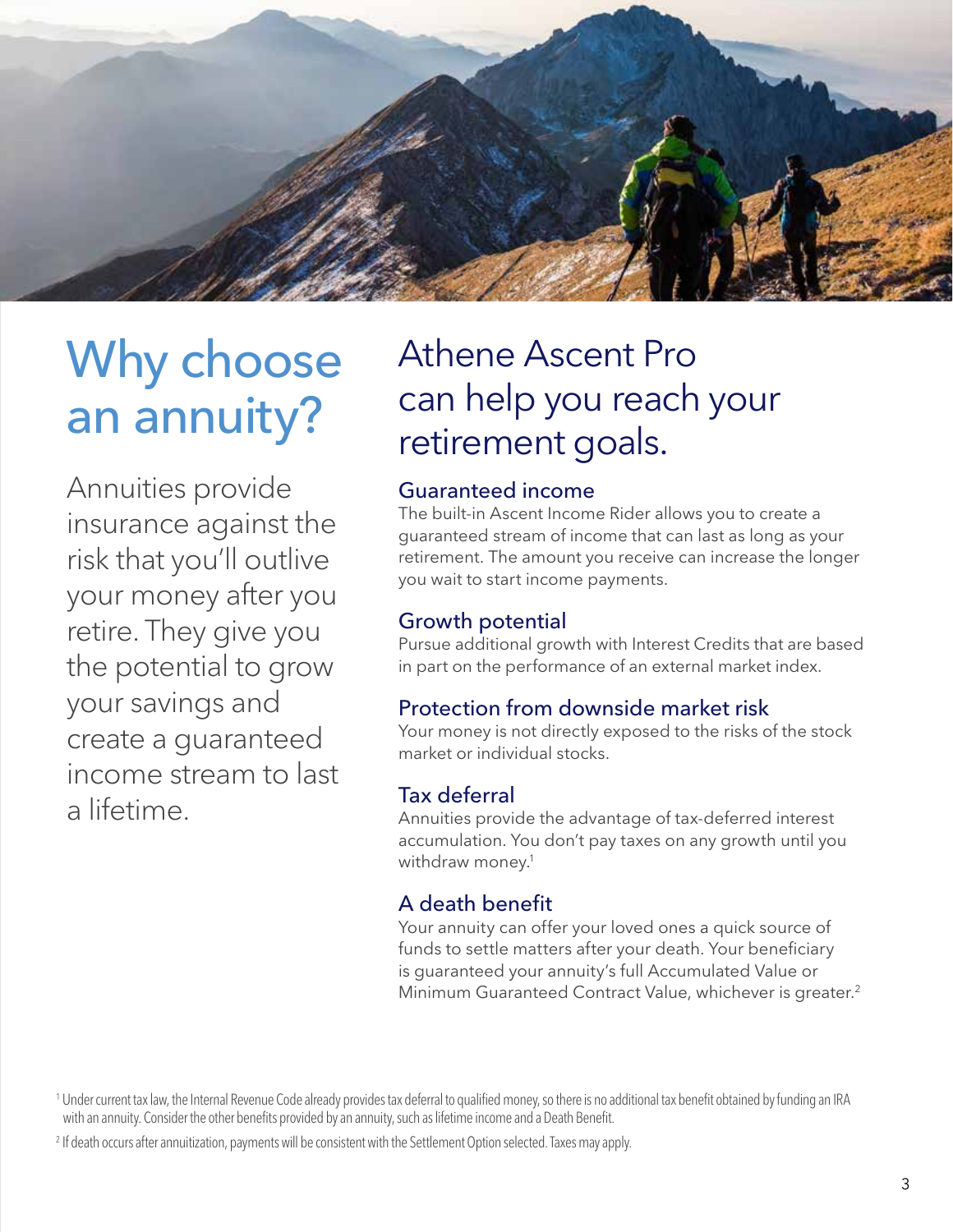# Grow, protect and enjoy your retirement nest egg.

Throughout your working life, you've focused on saving money for retirement. Now, you're also thinking about how to spend it.

It's the perfect time to consider an Athene Ascent Pro fixed indexed annuity.

As you save for retirement, your annuity helps in two important ways. When the market is expanding, you can accumulate money tax-deferred. If there's a downturn, you're protected from market loss. When you're ready to take income, the built-in Ascent Income Rider gives you, for a charge, the ability to create a guaranteed "paycheck" to carry you through your retirement years.

## Grow your annuity's value and lock in your gains.

You can purchase an Athene Ascent Pro annuity with a premium of as little as \$10,000,<sup>1</sup> up to \$1,000,000. Larger amounts are considered with company approval. Your premium plus any interest you earn over time, minus any withdrawals and charges, is called your **Accumulated Value**.

Pursue growth in your Accumulated Value by allocating it to any combination of your annuity's interest crediting strategies.

A fixed strategy provides a quaranteed annual rate of interest that is credited to your annuity daily. Athene will declare a new guaranteed rate for the fixed strategy each year.

You can also select **indexed strategies**. These give you the potential to earn interest based in part on the upward movement of a stock market index. Plus, it's guaranteed that you will never earn less than 0% interest. You also benefit because any interest credits you earn are locked in and can't be lost due to market downturns. You have the flexibility to reallocate available funds at the end of each interest crediting period.

#### Here's how your annuity helps grow and protect your retirement savings.



Potential to earn interest based in part on the performance of a stock index



Protection from loss due to market downturns



A guaranteed interest rate in the fixed strategy

An insert with more information on your annuity's indexed interest crediting strategies will be provided with this brochure by your financial professional.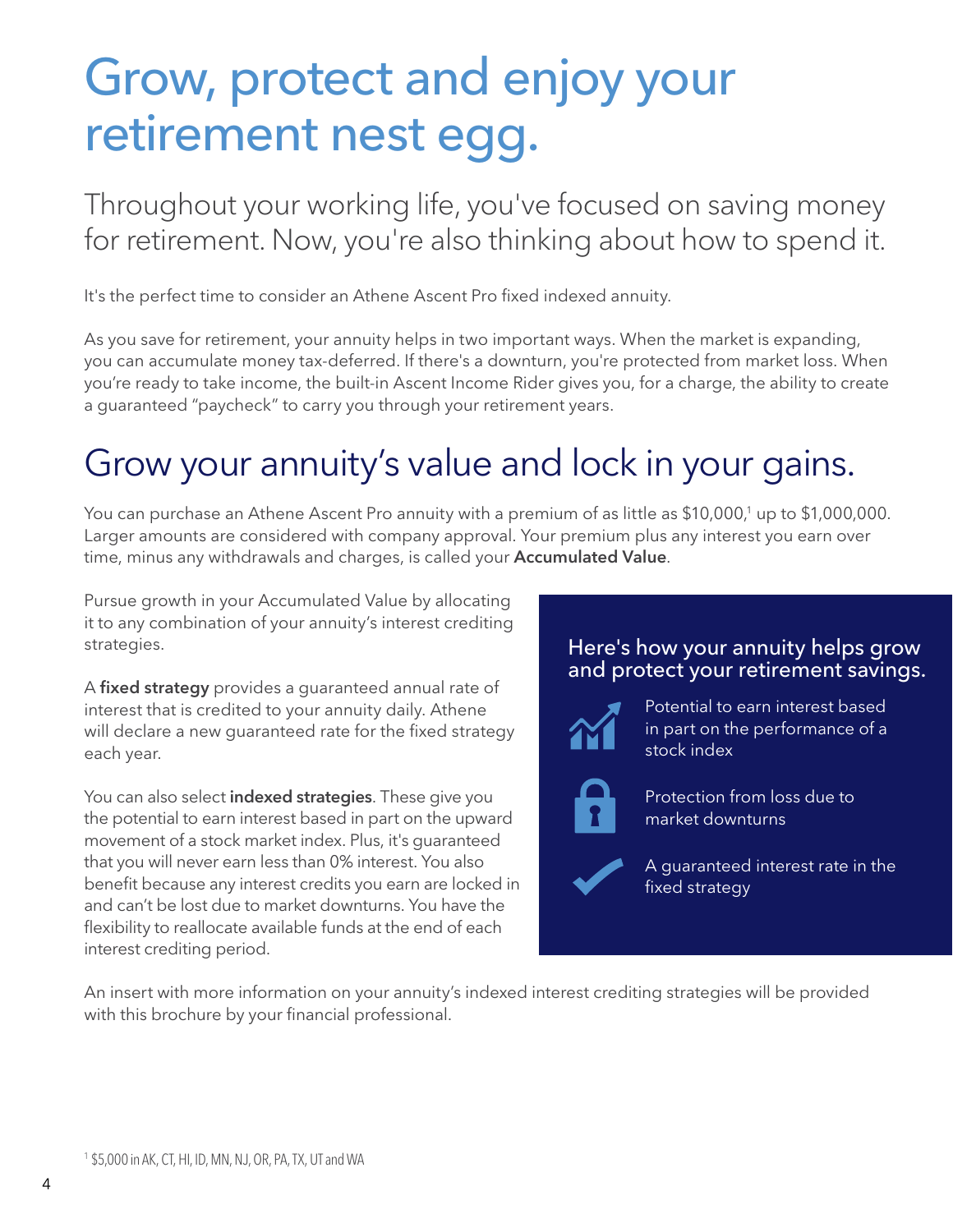# Create an income you can't outlive.

Today we can expect to live longer, more active lives after we stop working than any generation before us. But as our retirement horizons expand, so do our financial needs.

Most of us will face an "income gap" when we retire. This is the difference between what you'll receive from Social Security, a pension if you have one, and any other sources of guaranteed income …and what's needed to meet expenses and maintain the lifestyle you want.

With its built-in income rider, Athene Ascent Pro is designed to help bridge the "income gap" by converting a portion of your personal savings and investments into a stream of income you can count on. You get:

**Guaranteed Income.** Lifetime Income Withdrawals from your rider are guaranteed – and your withdrawal amount can increase the longer you wait to begin taking income.<sup>1</sup>

**Flexibility.** Choose when and how often you receive your "retirement paycheck."

**Payment Options.** Choose income that remains constant from year to year. Or, select an option that may increase your income to keep pace with inflation. Or one that may boost your income based on any interest credited to your annuity's Accumulated Value.

**Protection.** You can double your lifetime income withdrawal amount for up to 60 months, or until the Accumulated Value has been depleted, if you are confined to a Qualified Care Facility and meet eligibility requirements.

RMD "Friendly" Withdrawals. Required Minimum Distributions (RMDs) that exceed your annual Lifetime Income Withdrawal amount will not be subject to withdrawal charges or Market Value Adjustments and will not reduce any future Lifetime Income Withdrawals.

**Spousal Continuation.** By selecting Joint Life Withdrawals, you can provide for your spouse should your spouse outlive you.

#### Rider Charge

This rider is included with Athene Ascent Pro fixed indexed annuities and is automatically elected with the purchase of the Annuity Contract.<sup>2</sup> A Rider Charge is deducted monthly, beginning on the Rider Effective Date, from your annuity's Accumulated Value and Minimum Guaranteed Contract Value (MGCV). Rider Charges are not deducted from the MGCV in certain states. The Rider Charge is calculated as a percentage of the Income Base. The Initial Annual Rider Charge Rate is declared in your contract. Refer to the Athene Ascent Pro Certificate of Disclosure for complete details.

<sup>1</sup> Lifetime Income Withdrawals may be reduced or may stop if you take Excess Withdrawals from your contract. If Excess Withdrawals, Withdrawal Charges or Market Value Adjustments (MVAs) reduce the contract's Accumulated Value to zero, your Lifetime Income Withdrawal Payments will stop and the rider will terminate.

<sup>2</sup> Limitations, variations and exclusions may apply. Please see the Certificate of Disclosure for more information. If you decide this rider doesn't fit with your needs, you may cancel the rider on or after the tenth anniversary of the rider's effective date.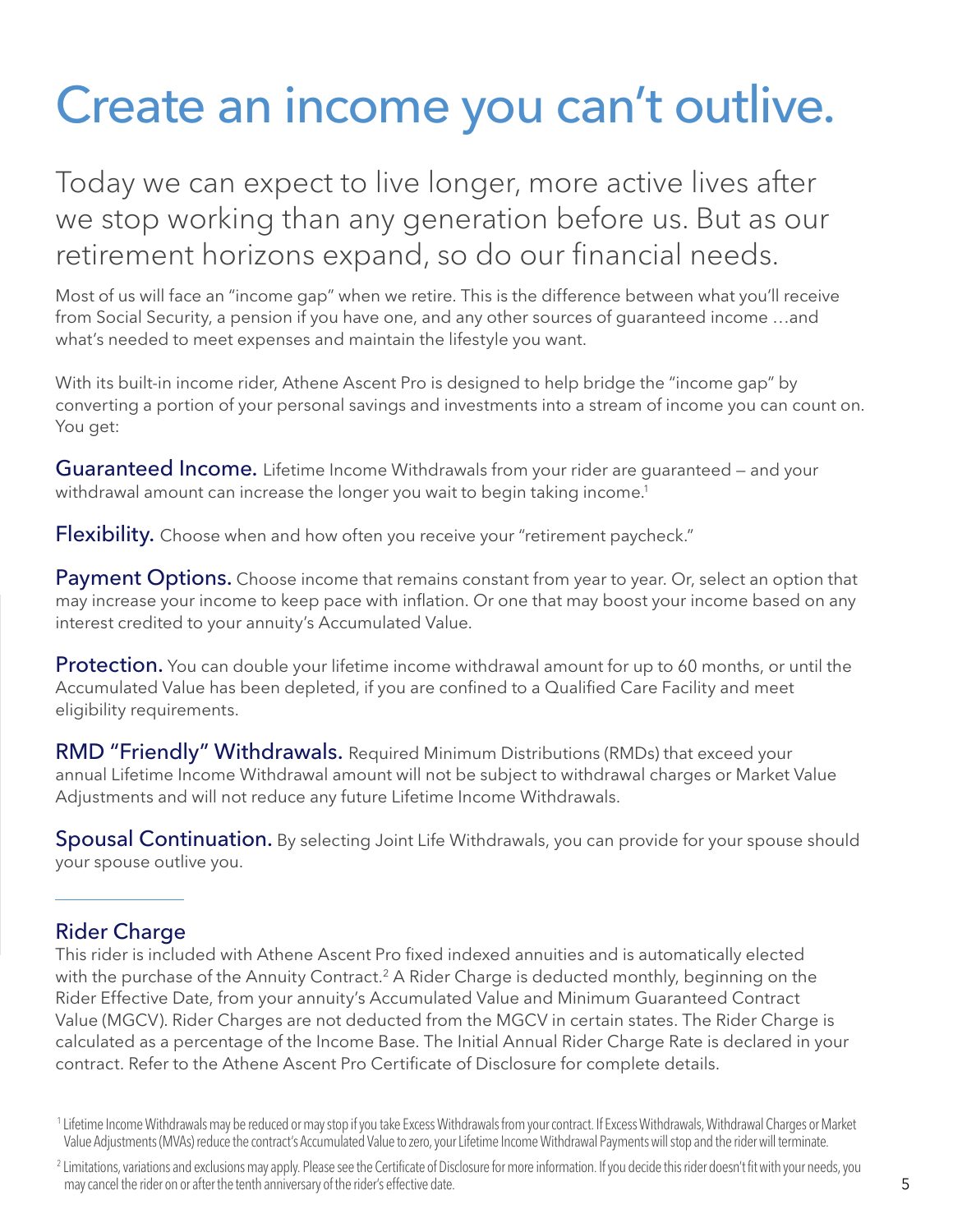### Mind the gap

Making up the difference between guaranteed income and expenses is important

If you have monthly expenses of \$5,000, your income from Social Security and Pensions may still leave a significant "income gap." You must fill the gap with money from your retirement nest egg.



Assumes average Social Security and traditional pension benefits for a couple before taxes and \$5,000 initial monthly expenses. Social Security: Social Security Administration, Monthly Statistical Snapshot, March 2019. Pension: U.S. Census Bureau, Current Population Survey (CPS) Annual Social and Economic (ASEC) Supplement, January 2019.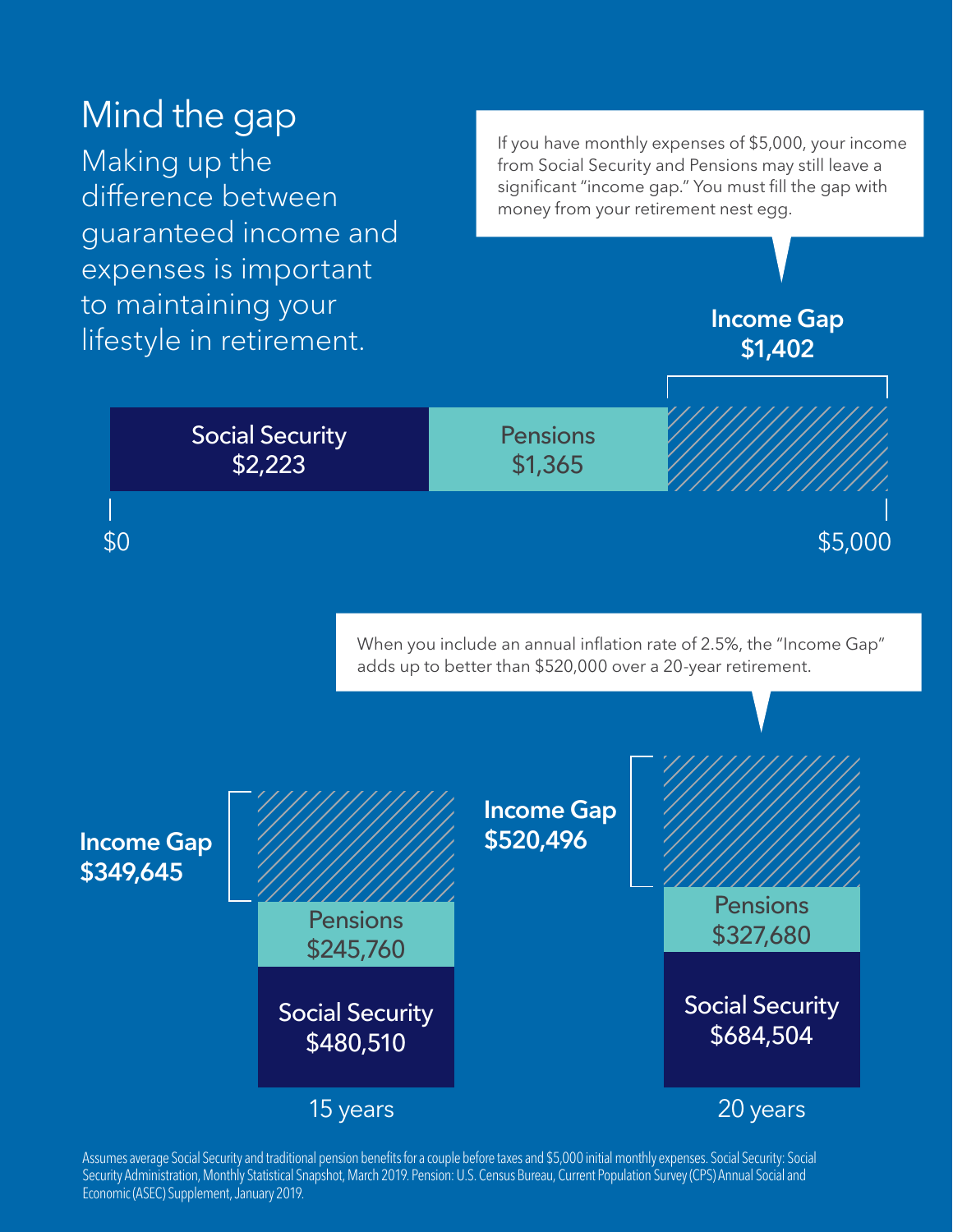

# Get the most income from your annuity.

What will it take to close your retirement income gap? Whatever your need, Athene Ascent Pro can help you get there. Its built-in income rider lets you grow your income amount over time. Then, when you're ready, you can start a guaranteed stream of income to last throughout your retirement.

Understanding the rider's three distinct phases can help you make the most of your annuity's income potential.

#### **GROWTH**

This is your opportunity to grow your rider's Income Base. It begins when you purchase your annuity and ends when you start taking income or after 20 years, whichever occurs first. During this phase, all withdrawals will reduce the Income Base and the annuity's Accumulated Value by the same percentage. Growth is referred to as "Accumulation" in your annuity contract.

#### INCOME

This phase begins when you start taking Lifetime Income Withdrawals, which reduce your annuity's Accumulated Value. It ends when the Accumulated Value reaches zero. Withdrawals in excess of the Lifetime Income Withdrawal amount will reduce future Lifetime Income Withdrawals and in some instances will terminate the rider.

#### EXTENDED INCOME GUARANTEE

If Lifetime Income Withdrawals (and not an Excess Withdrawal) reduce your Accumulated Value to zero, you'll continue to receive the Lifetime Income Withdrawal amount for the rest of your life.

Please refer to the Certificate of Disclosure for a complete description of the phases and how they work.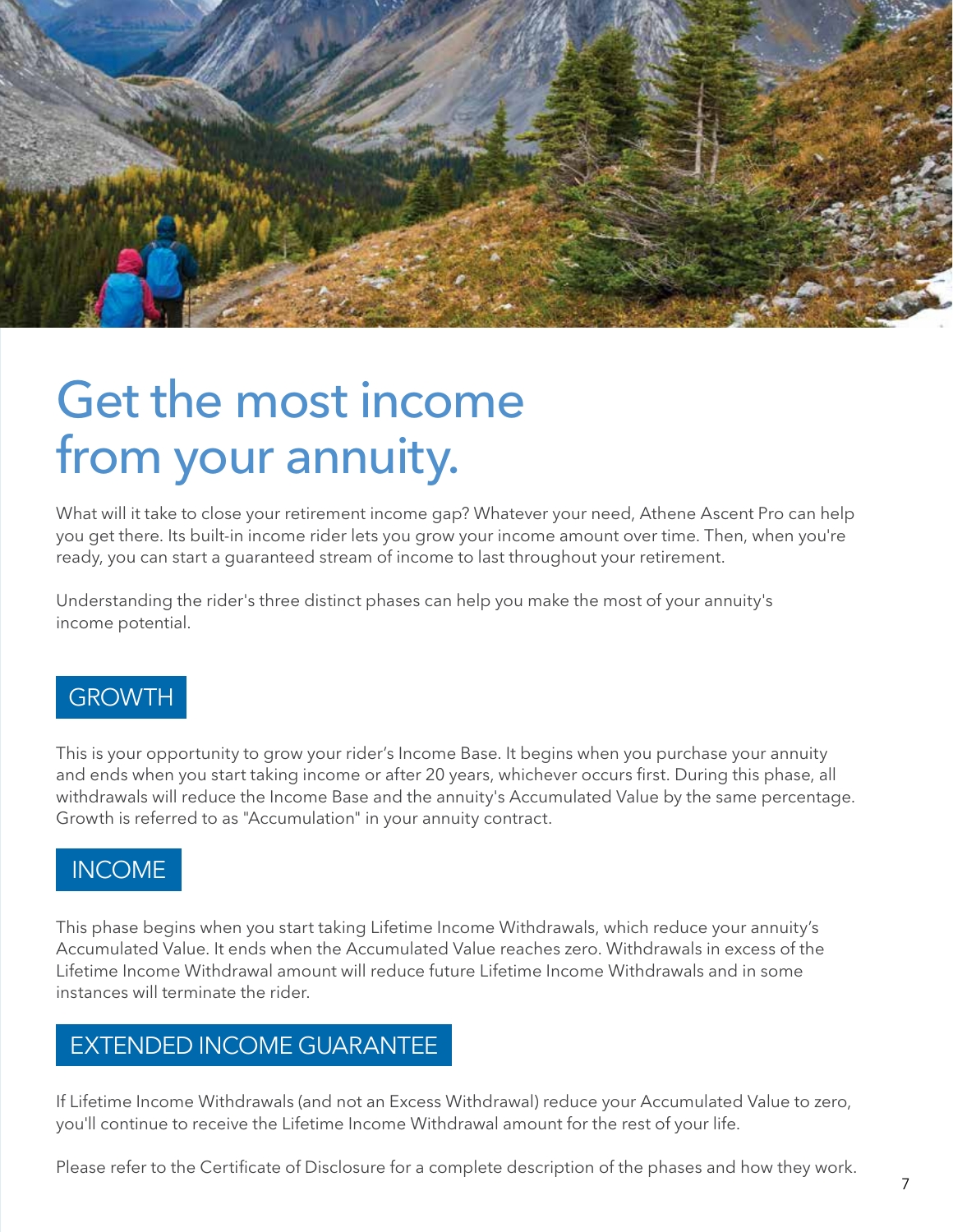## **GROWTH**

# Grow your Income Base to maximize income.

When you purchase the Athene Ascent Pro fixed indexed annuity and income rider, an Income Base is set up for your rider. An Income Base Bonus provides an initial boost.

The Income Base is used to determine your Lifetime Income Withdrawal amount — the bigger the Income Base, the greater your income payment amount. Here's how it works:

#### Initial Premium

- + Income Base Bonus
- + Annual Simple Interest Credits
- + Interest Credits (if applicable)
- Withdrawals from your annuity
- = Income Base

Your rider's Income Base is not the same as the annuity's Accumulated Value. The Accumulated Value is available for withdrawal and is used to determine the Cash Surrender Value of your fixed indexed annuity. On the other hand, think of the Income Base as a value that is used to calculate your Lifetime Income Withdrawal amount. This value has no cash value or surrender value and cannot be withdrawn in a lump sum.

A withdrawal from your Accumulated Value will reduce the rider's Income Base (and thus the amount of future Lifetime Income Withdrawals) proportionally. For example, withdrawing 10 percent from your Accumulated Value will reduce your Income Base by 10 percent too. Please see your Certificate of Disclosure for full details.

### Choose your crediting option.

#### Guaranteed Growth

Grow your Income Base at a Guaranteed Simple Interest Rate.

#### or

#### Guaranteed Growth, Plus Interest Credits

Combine a Guaranteed Simple Interest Rate with the potential for Interest Credits. Your guaranteed rate will be lower, but your Income Base will also increase by 200 percent of any Interest Credits that are added to to your annuity's Accumulated Value.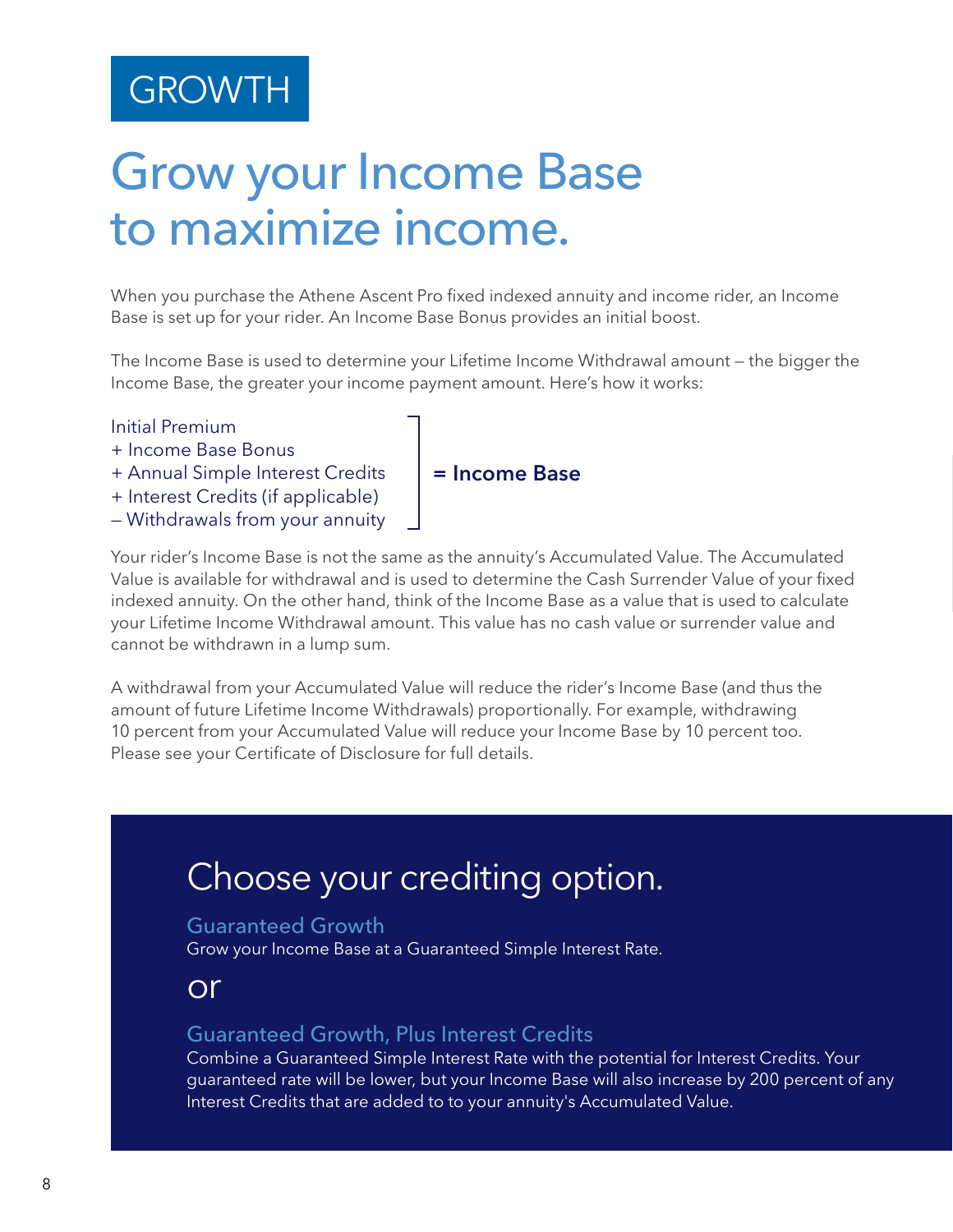### INCOME

# Create an income stream that can last a lifetime.



## First, choose Single or Joint Life Withdrawals.

Elect Single Life Withdrawals to receive income payments for the duration of your lifetime. Or, choose Joint Life Withdrawals to provide an income stream over the lifetimes of you and your spouse. Payments can be taken monthly, quarterly or annually.<sup>1</sup>

#### When is it time to decide?

Although you must choose your income rider accumulation option when you purchase your annuity, you don't have to choose Lifetime Income Withdrawal options until you are ready to start taking income. Keep in mind, once you begin receiving income, you cannot change your elections.



#### Then, choose the income payment option  $\overline{2}$ that's right for you.

#### Level Income — Predictable income you can't outlive.

Count on a "retirement paycheck" that remains the same and is guaranteed for life.

#### Earnings-Indexed Income — An opportunity to grow your lifetime income stream.

This option gives you the opportunity to increase your income based on a percentage of the Interest Credits, if any, that are applied each year to your annuity's Accumulated Value.

If you elect this option, you'll begin with an income amount that's lower than the Level Income option.

#### Inflation-Adjusted Income  $-$  The potential to grow your future purchasing power.<sup>2</sup>

With this option, you have the potential to increase your income over time based upon movements in the most recently published CPI-U (Consumer Price Index-All Urban Consumers-not seasonally adjusted) inflation index. This may help increase your future purchasing power.

If you elect this option, you'll begin with an income amount that's lower than the Level Income option.

2 Increases only applied on the contract anniversary for a maximum of 10% each year for up to 30 years or until your annuity's Accumulated Value is reduced to zero, whichever occurs first.

<sup>1</sup> Lifetime Income Withdrawals may be reduced or may stop if you take Excess Withdrawals from your contract. If Excess Withdrawals, Withdrawal Charges or Market Value Adjustments (MVAs) reduce the contract's Accumulated Value to zero, your Lifetime Income Withdrawal Payments will stop and the rider will terminate.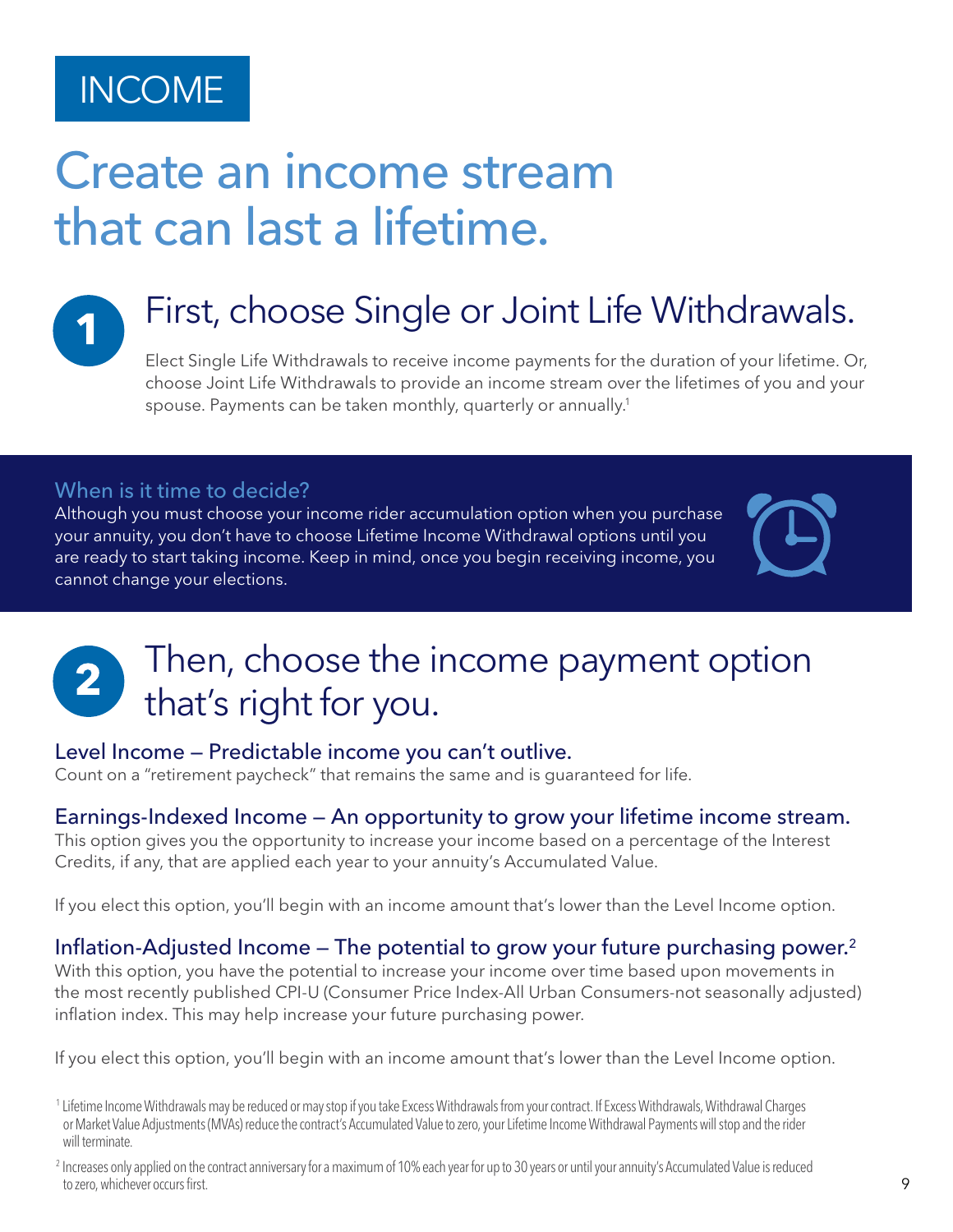## Calculating your Lifetime Income Withdrawals.

The income amount you receive is calculated using your Income Base amount and multiplying it by the applicable Lifetime Income Withdrawal Percentage based on the income payment option you have chosen.

#### Income Base **x** Lifetime Income Withdrawal % **=** Lifetime Income Withdrawal

Once you decide to start Lifetime Income Withdrawals, payments are guaranteed for life and will not decrease unless you withdraw more than the Lifetime Income Withdrawal amount from your annuity.<sup>1</sup>

### Lifetime Income Withdrawal Percentages (Single Life — guaranteed)

| Age                | 50-55 | 60    | 65    | 66    | 67    | 68    | 69    | 70    | 75    | 80    | 85    | $90+$ |
|--------------------|-------|-------|-------|-------|-------|-------|-------|-------|-------|-------|-------|-------|
| Level              | 3.15% | 3.65% | 4.15% | 4.25% | 4.35% | 4.45% | 4.55% | 4.65% | 5.15% | 5.65% | 6.15% | 6.65% |
| Earnings-Indexed   | 2.65% | 3.15% | 3.65% | 3.75% | 3.85% | 3.95% | 4.05% | 4.15% | 4.65% | 5.15% | 5.65% | 6.15% |
| Inflation-Adjusted | 1.41% | .64%  | 1.86% | 1.91% | 1.95% | 2.00% | 2.04% | 2.09% | 2.31% | 2.54% | 2.81% | 2.99% |

Payout percentages vary by age. While only certain ages are represented here, payout percentages increase each year for ages 55-90. Ask your financial professional about current Inflation-Adjusted Withdrawal Percentages.

#### Do you want Joint Life Withdrawals?

10

The percentages in this table are for the Single Life option. Subtract 0.5% from the Single Life withdrawal percentage to determine the Joint Life withdrawal percentage. Joint payouts are based on the Attained Age of the younger life.

## The Athene Ascent Income Rider is Required Minimum Distribution (RMD) "friendly."

Required Minimum Distributions (RMDs) are IRS mandatory withdrawals required with qualified contracts (such as an IRA). These withdrawals from your annuity contract are considered part of your free withdrawal, free of Withdrawal Charges and MVA for the Contract Year.

An RMD is not considered an Excess Withdrawal, so it will not reduce any future Lifetime Income Withdrawals — even if it exceeds your annual Lifetime Income Withdrawal amount. Prior to turning on income, an RMD will reduce the Income Base on a pro-rata basis. In other words, the percentage decrease in the Income Base will equal the percentage decrease in your annuity's Accumulated Value.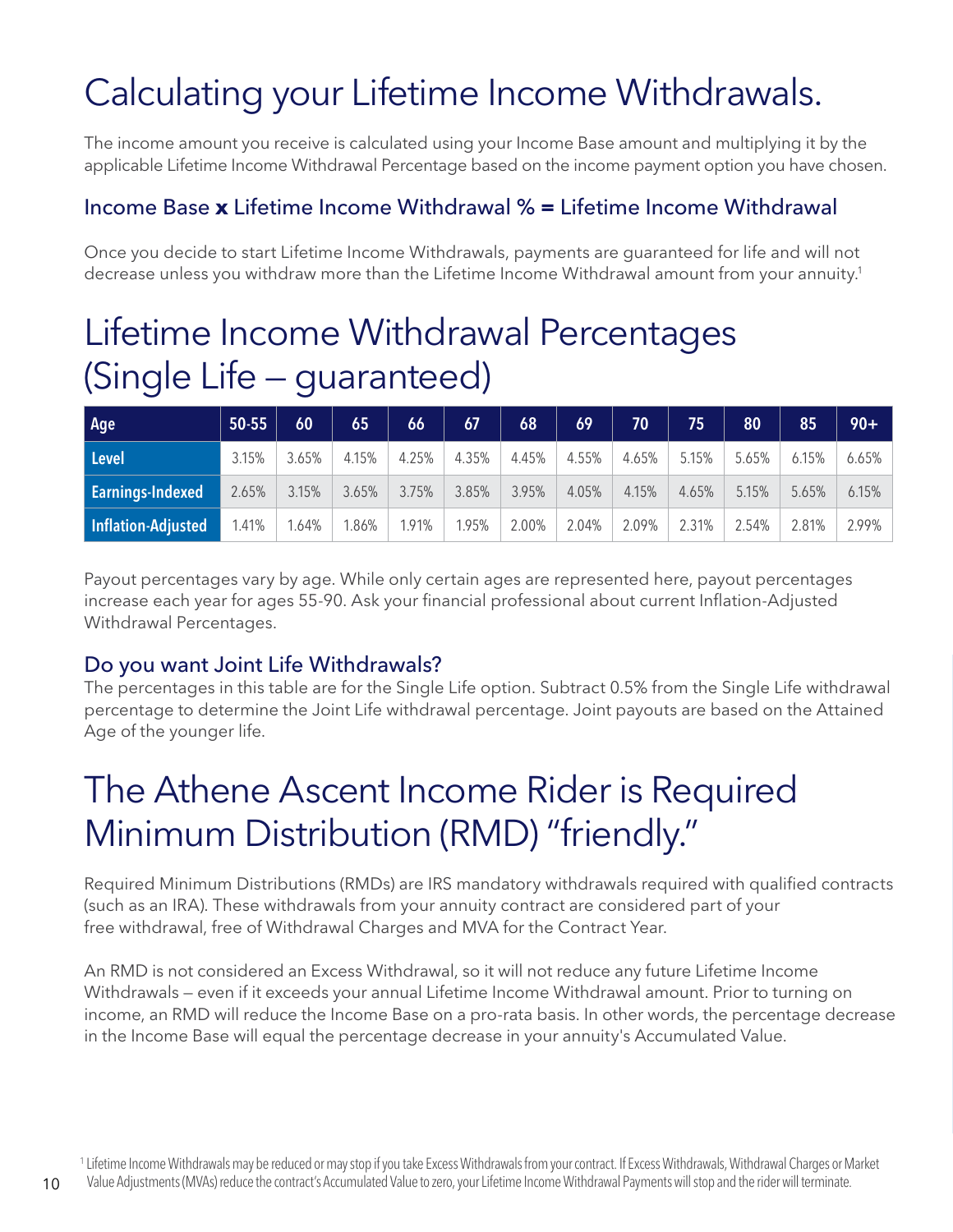### Double your lifetime income when you and your family need it most.

#### Enhanced Income Benefit Doubler<sup>1</sup>

It's a fact: there's a good chance you may spend time in a Qualified Care Facility after you retire. It's expensive – just over \$7,500 per month for a private room in a nursing home.<sup>2</sup> Your income rider's Enhanced Income Benefit may help you pay for those expenses by doubling your income amount if you are confined to a Qualified Care Facility and meet the eligibility requirements.

This benefit is payable for a maximum of 60 months or until your annuity's Accumulated Value is reduced to zero. Afterwards, your rider income will return to the original amount and continue for the rest of your life.

#### Your rider's income stream will be doubled as long as:

- 1. You have had your annuity policy for at least one year and are in the Income Phase.
- 2. You meet all eligibility requirements outlined in your policy, including becoming confined in a Qualified Care Facility for 180 out of 250 days.
- 3. You have not received doubled payments for more than 60 months.

This benefit is not long-term care insurance, and it is not a substitute for such coverage. Additional requirements and restrictions may apply and availability varies by state; see below for states where this benefit is not available. Increased payments will cease when your rider enters the Extended Income Guarantee Phase. If it's already in this phase, you will not qualify for this benefit.

Plan ahead for these potential costs in retirement:

\$6,844



Monthly cost of a semi-private room in a nursing home

\$7,698 Monthly cost of a private room in a nursing home

\$3,628 Monthly cost of an assisted living facility

Sources: U.S. Department of Labor, https://longtermcare.acl.gov/costs-how-to-pay/costs-of-care.html. U.S. Department of Health and Human Services, "Costs of Care," LongTermCare.gov, October 10, 2017.

1 Enhanced Income Benefit Doubler not available in AK, CA, CT, DC, HI, ID, IL, MA, MN, NJ, OR, PA, UT, WA.

2 U.S. Department of Health and Human Services, Costs of Care, LongTermCare.gov, October 10, 2017.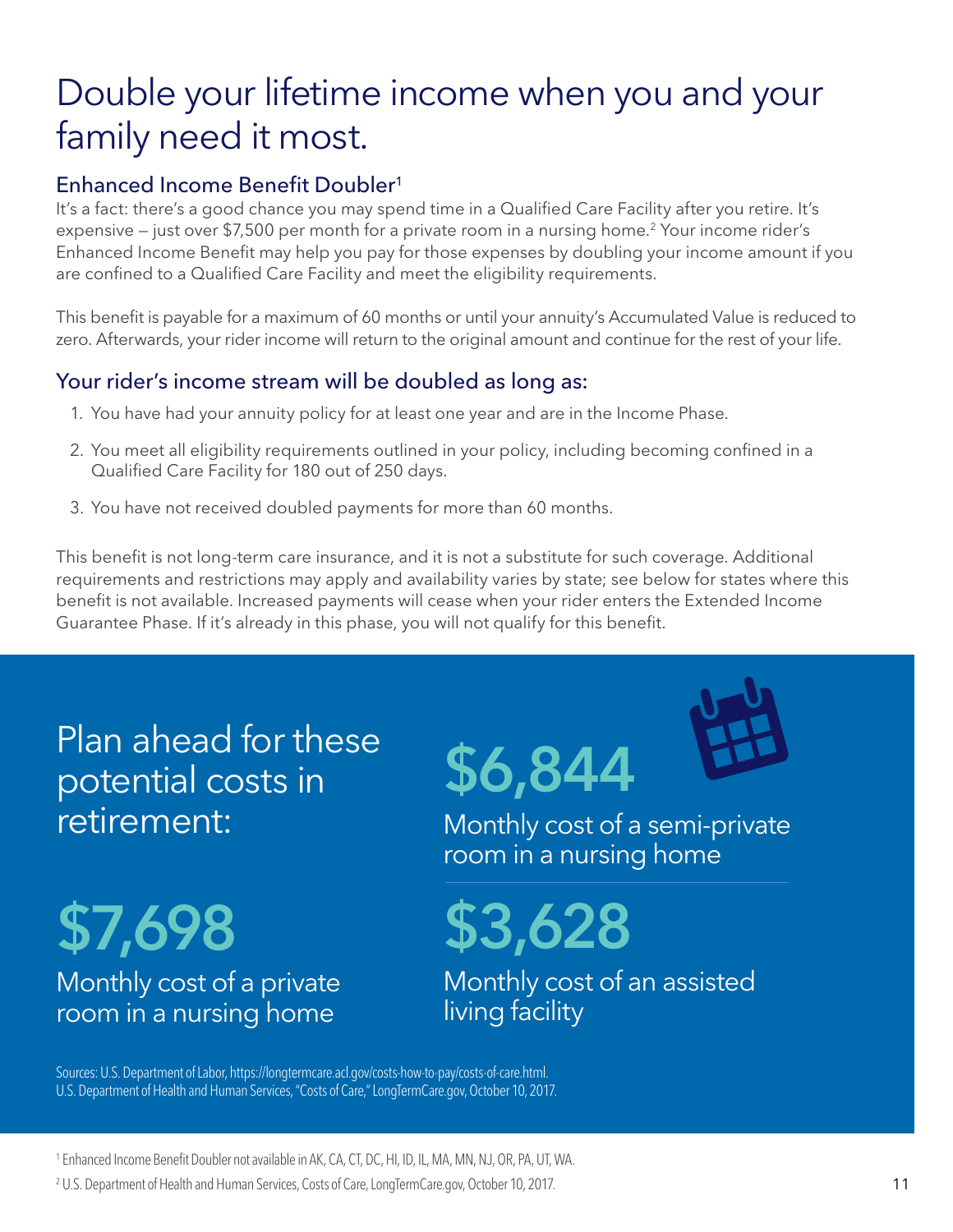

### EXTENDED INCOME GUARANTEE

# Income for life. Guaranteed.

Continue receiving income for the rest of your life — even after your Accumulated Value is depleted.

The Extended Income Guarantee begins when you're receiving Lifetime Income Withdrawals and your annuity's Accumulated Value goes to zero. The reduction of the Accumulated Value cannot be caused by an Excess Lifetime Income Withdrawal.\*

During the Extended Income Guarantee Phase, the amount you receive each year depends on the payment option you have chosen:

#### • Level Income and Inflation-Adjusted Income:

Lifetime Income Withdrawals will remain level for the remainder of your life.

#### • Earnings-Indexed Income:

Lifetime Income Withdrawals will increase by 1% annually for the remainder of your life.

<sup>\*</sup> Lifetime Income Withdrawals may be reduced or may stop if you take Excess Withdrawals from your contract. If Excess Withdrawals, Withdrawal Charges or Market Value Adjustments (MVAs) reduce the contract's Accumulated Value to zero, your Lifetime Income Withdrawal Payments will stop and the rider will terminate.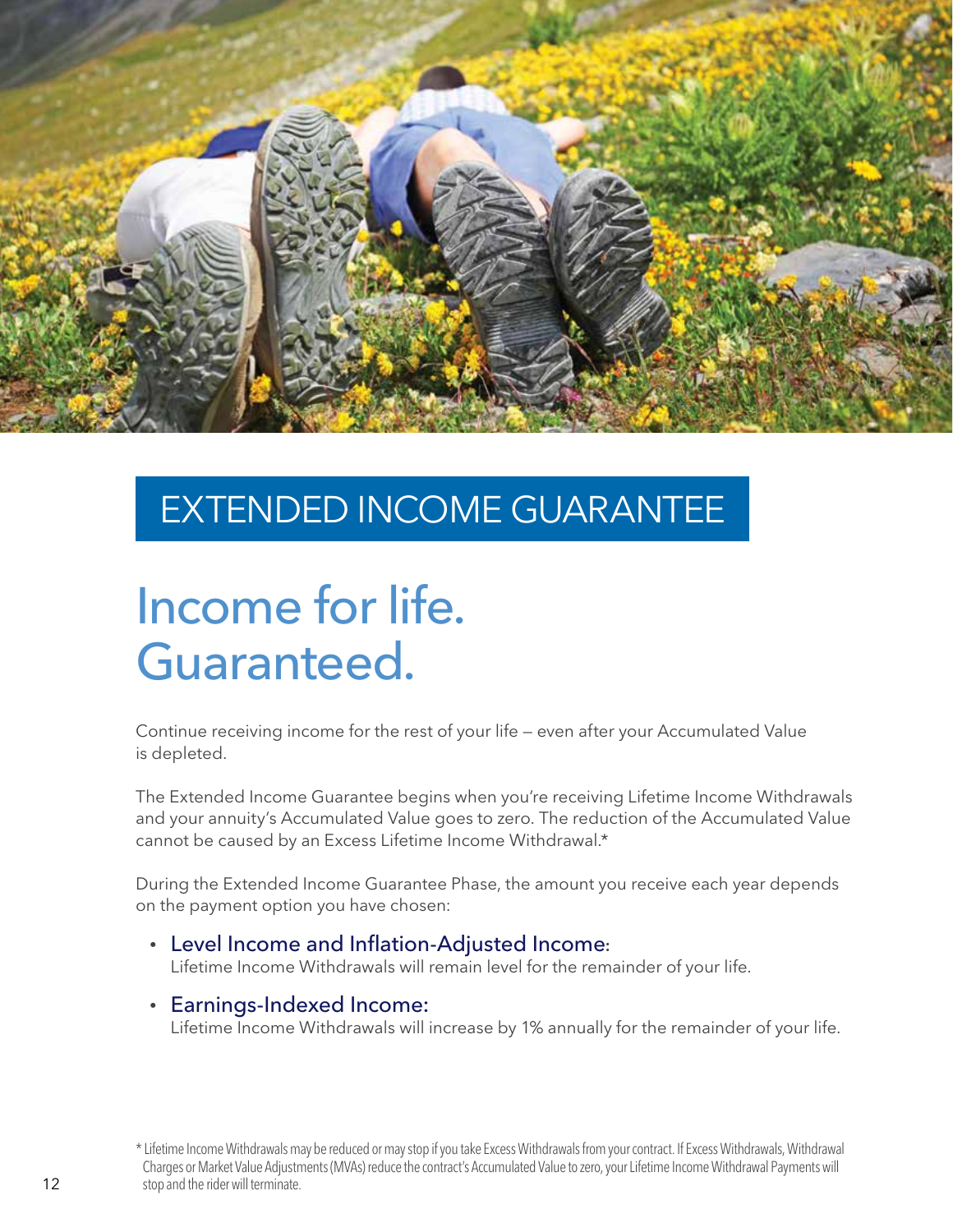# Leave a legacy for your loved ones.

#### Spousal Beneficiary

If your spouse is the sole primary beneficiary he or she may elect to continue the annuity contract after your death, as long as he or she becomes the sole Annuitant and sole Owner of your contract.

- If the income rider is in the Accumulation Phase at the time of spousal continuation, it will continue in the Accumulation Phase.
- If the income rider is in the Income Phase at or prior to the time of spousal continuation or in the Extended Income Guarantee Phase, the surviving spouse may continue the rider only if the Joint Lifetime Income Withdrawal Option was selected. If the Maximum Lifetime Income Withdrawal was based solely on the life of the deceased spouse, the rider will terminate.

#### Non-Spousal Beneficiary

If your beneficiary is not your spouse, the income rider will terminate upon your death and any remaining Accumulated Value in your annuity will be paid to the beneficiary based on the provisions of the base contract.

![](_page_12_Picture_7.jpeg)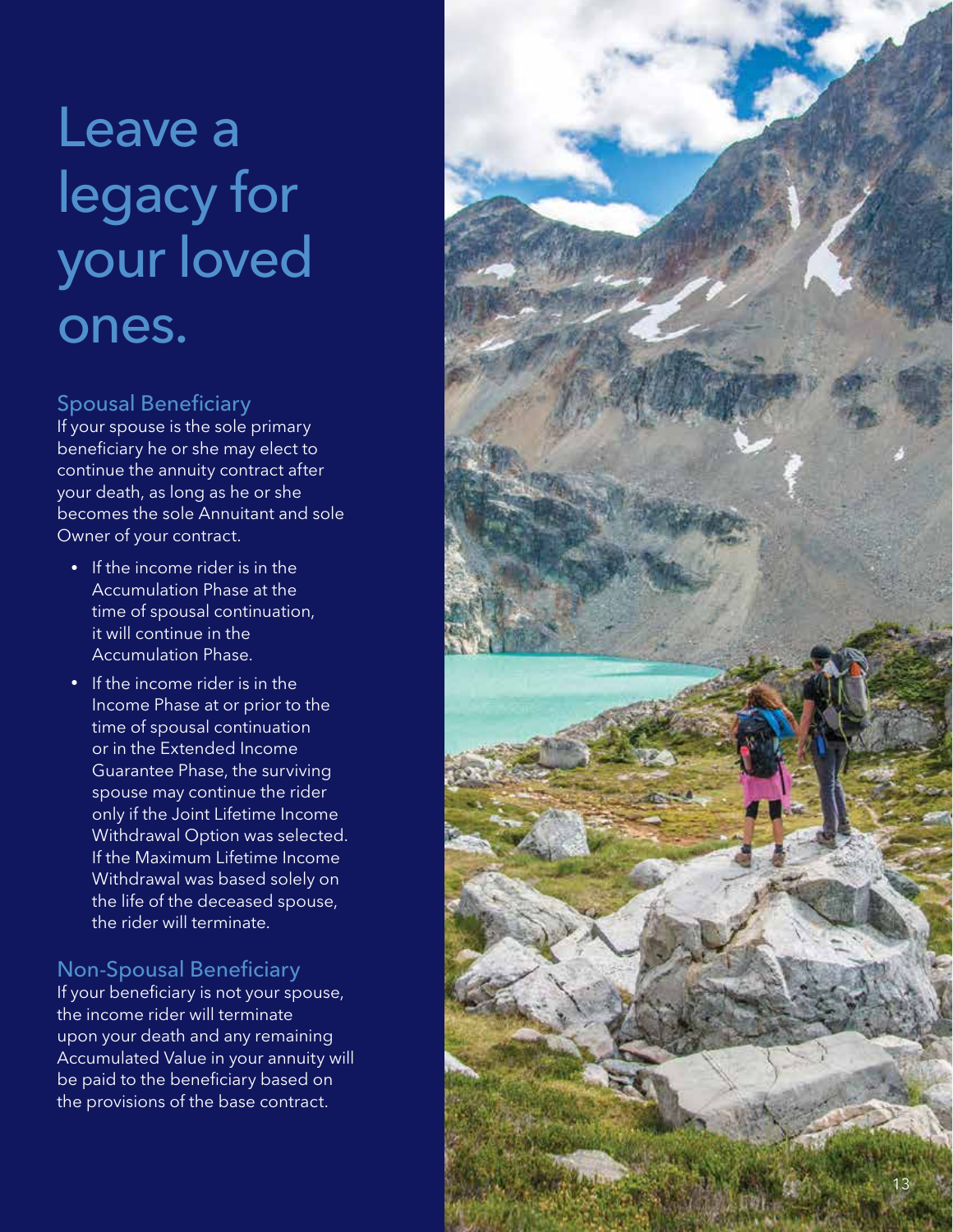# Protect and manage your money with these additional features.

#### Minimum Interest Credit — Automatic

Interest Boost. The indexed crediting strategies in a fixed indexed annuity guarantee that your Accumulated Value will never decrease due to market performance. The Minimum Interest Credit feature in Athene Ascent Pro annuity takes this guarantee one step further.

If at the end of your withdrawal charge period, the total interest credited to your Accumulated Value is less than the Minimum Interest Credit, you will automatically receive a one-time interest credit equal to the difference.<sup>1</sup> The Minimum Interest Credit is based upon a percentage of your Initial Premium less withdrawals and charges.

#### Bailout Feature — Flexibility and Protection.

If Athene lowers the declared 1-Year Point-to-Point Index Strategy Annual Cap Rate below the Bailout Cap Rate, you'll have full access to your annuity's Accumulated Value — free of any charges — for up to 30 days after the Contract Anniversary in which the Bailout Cap Rate was pierced. After the 30-day Bailout Window, all charges may apply.

**Free Withdrawals.** Beginning in the first Contract Year, you can withdraw up to 10% of your annuity's Accumulated Value each Contract Year without a Withdrawal Charge or MVA.<sup>2</sup>

Required Minimum Distributions (RMDs) described on page 10 of this brochure, are considered part of your Free Withdrawal, free of a Withdrawal Charge and MVA, for the Contract Year.

**Confinement Waiver.** You can withdraw up to 100% of your annuity's Accumulated Value if you are confined to a Qualified Care Facility. This benefit is available if you are confined for at least 60 consecutive days any time after the first Contract Year and meet eligibility requirements. No Withdrawal Charge or MVA apply if you qualify for this benefit.<sup>1</sup>

You cannot be confined at the time your contract is issued and confinement must begin at least one year after the Contract Date. This waiver is considered an Excess Withdrawal and will result in the termination of your income rider.

**Terminal Illness Waiver.** Withdraw up to 100% of the annuity's Accumulated Value if you are diagnosed with a terminal illness that is expected to result in death within one year and meet eligibility requirements. No Withdrawal Charge or MVA apply if you qualify for this benefit<sup>1</sup>

This waiver is available after your first Contract Anniversary and the initial diagnosis of terminal illness must be made at least one year after the Contract Date. It is considered an Excess Withdrawal and will result in the termination of your income rider.

**Contract Surrender.** If you decide to surrender your Contract, Athene will pay you the Contract's Cash Surrender Value. The Cash Surrender Value is equal to the greater of the following values as defined in your contract:

- The Accumulated Value adjusted for any applicable Withdrawal Charges and MVA
- The Minimum Guaranteed Contract Value

Please see the Certificate of Disclosure for more information on these features.

#### Minimum Guaranteed Contract Value.

Ensures you will receive a minimum interest crediting rate on a percentage of your premium, adjusted for withdrawals, while the contract is in effect.

<sup>&</sup>lt;sup>1</sup> Not available in all states. Additional limitations, variations and exclusions may apply. Please see the Certificate of Disclosure for more information on these features. Confinement Waiver is not available in MA. Confinement and Terminal Illness Waivers are not available in CA.

<sup>2</sup> Withdrawals and surrender may be subject to federal and state income tax and, except under certain circumstances, will be subject to an IRS penalty if taken prior to age 591/2. Withdrawals are not credited with index interest in the year they are taken. Withdrawals in excess of the free amount are subject to a Withdrawal Charge,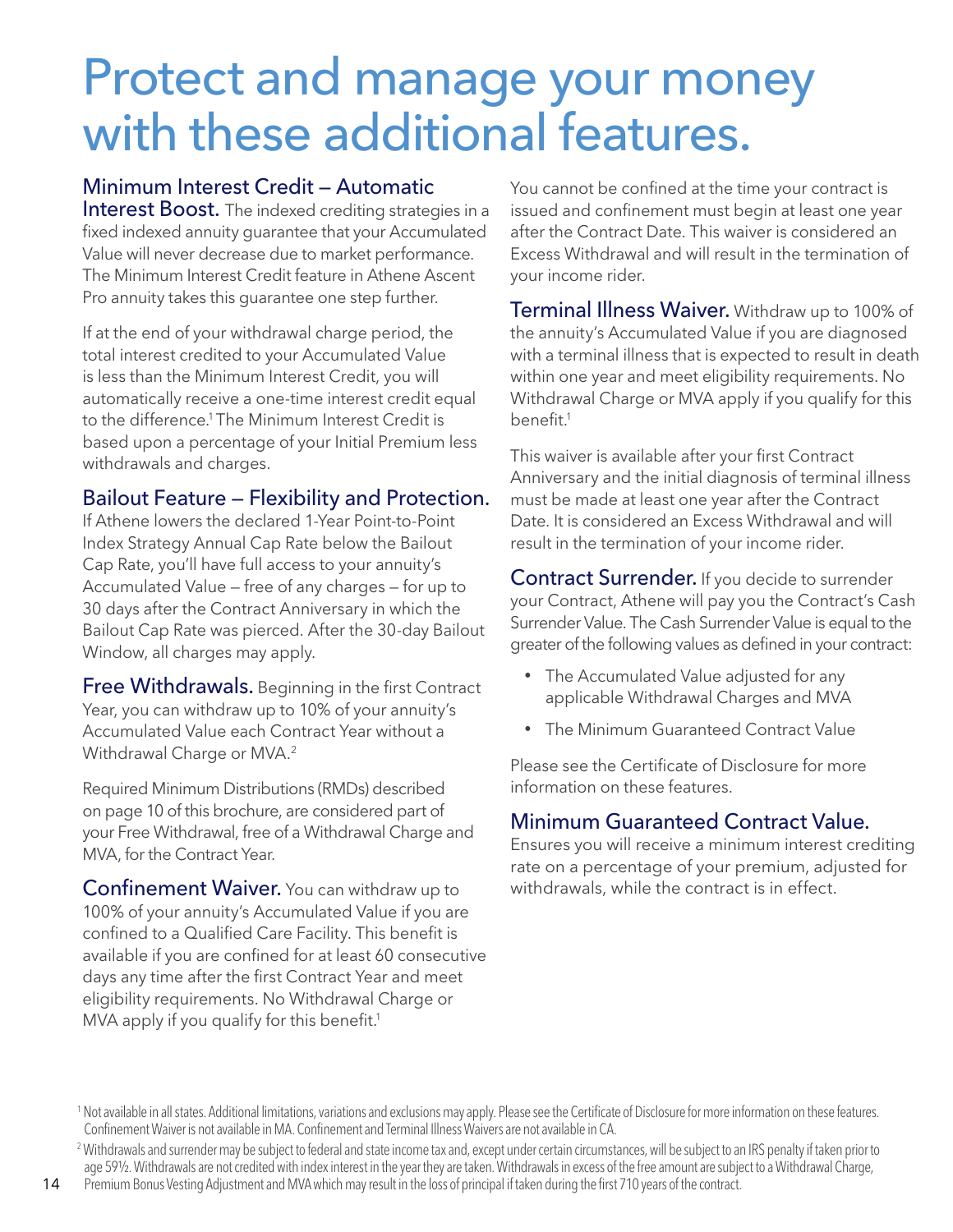# Additional information.

Athene Ascent Pro annuities are designed to meet your long-term savings and retirement needs. They include a Withdrawal Charge period. If you withdraw more money than the free amount allowed by your contract, or if you surrender the annuity before the Withdrawal Charge period ends, a Withdrawal Charge and Market Value Adjustment will be applied.

These charges do not apply to Free Withdrawals, RMDs, payments made in settlement of your annuity's Death Benefit, or to Confinement and Terminal Illness waivers.

Withdrawal Charge. If you surrender your annuity or withdraw an amount that exceeds the Free Withdrawal amount during the Withdrawal Charge period, you will incur a Withdrawal Charge. In part, Withdrawal Charges allow the company to invest your money on a long-term basis and generally credit higher yields than possible with a similar annuity of shorter term. For more information, see the Product Details Insert provided with this brochure.1

#### Excess Lifetime Income Withdrawal. The

portion of a withdrawal that is taken in a Contract Year in excess of the Lifetime Income Withdrawal is considered an Excess Lifetime Income Withdrawal. The Excess Lifetime Income Withdrawal will reduce future Lifetime Income Withdrawals and the Income Base by the same proportion that the contract's Accumulated Value is reduced. If an Excess Lifetime Income Withdrawal reduces your Accumulated Value to zero, Lifetime Income Withdrawals will stop.

Additionally, Excess Lifetime Income Withdrawals may be subject to applicable Withdrawal Charges and MVA associated with the base contract. The MVA is not applicable in all states.

**Market Value Adjustment.** A Market Value Adjustment applies to withdrawals in excess of the free withdrawal amount and full surrenders during the withdrawal charge period. If you take a withdrawal before the end of your withdrawal charge period, an MVA will be applied to that withdrawal. If interest rates in the market are higher than when you purchased your annuity, the MVA is negative, meaning an additional amount is deducted from your contract value. The MVA may increase or decrease the amount of the Withdrawal or Cash Surrender Value of your Contract depending on the change in interest rates. If interest rates have increased, stayed the same, or decreased by less than 0.25%, the MVA will be negative. If interest rates have decreased by more than 0.25%, the MVA will be positive.<sup>2</sup>

<sup>1</sup> Withdrawals are not credited with index interest for the term in which the withdrawal was taken. Withdrawals in excess of the free amount are subject to withdrawal charges and may also be subject to a Market Value Adjustment. Any RMD is considered part of the free withdrawal for that year.

<sup>2</sup> State variations may apply. For more information, please see Certificate of Disclosure or Form 17653, *Understanding the MVA*.